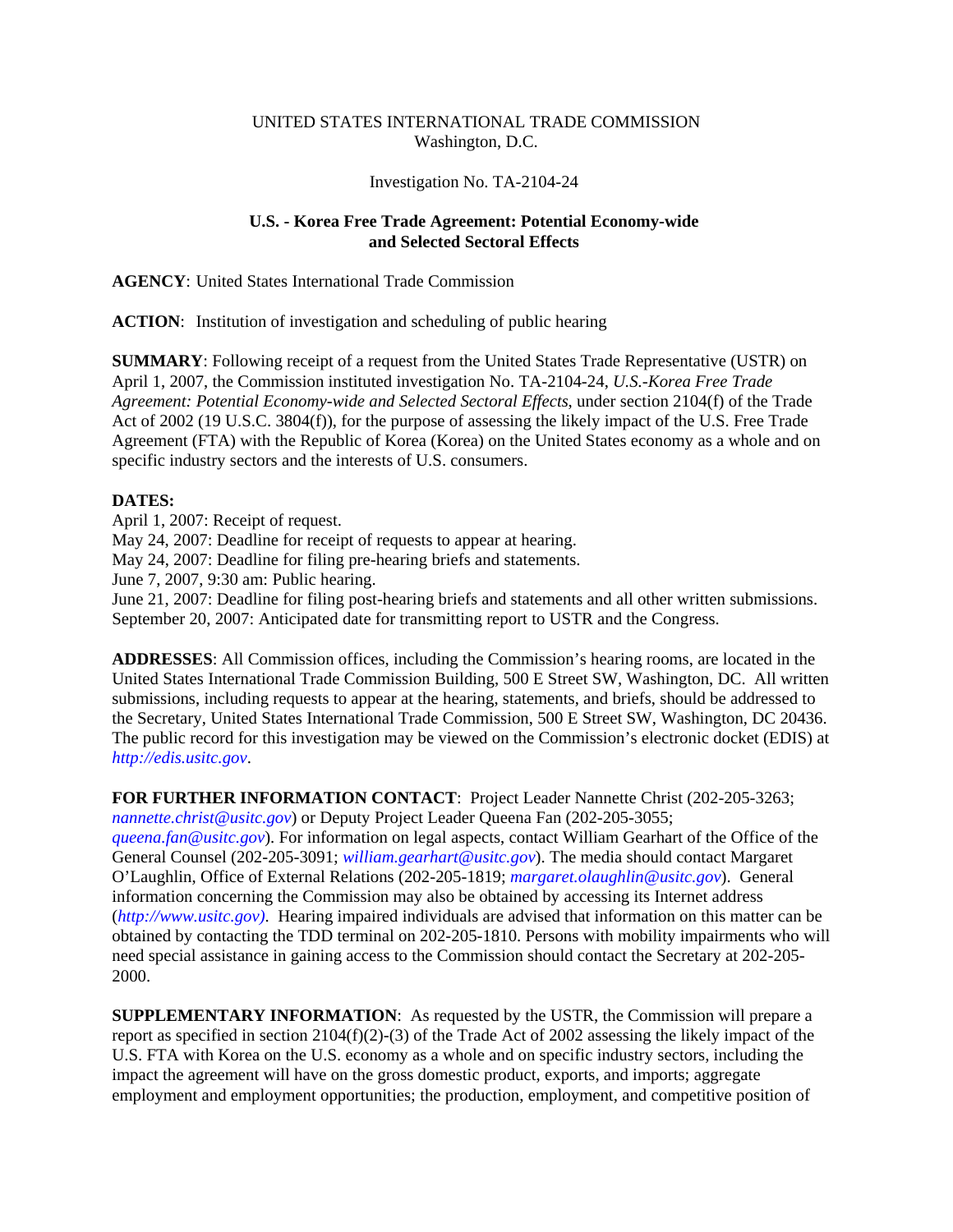industries likely to be significantly affected by the agreement; and the interests of U.S. consumers.

In preparing its assessment, the Commission will review available economic assessments regarding the agreement, including literature concerning any substantially equivalent proposed agreement. The Commission will provide a description of the analyses used and conclusions drawn in such literature, and a discussion of areas of consensus and divergence between the Commission's analyses and conclusions and other economic assessments reviewed.

Section 2104(f)(2) requires that the Commission submit its report to the President and the Congress not later than 90 days after the President enters into the agreement, which he can do 90 days after he notifies the Congress of his intent to do so. On April 1**,** 2007, the President notified the Congress of his intent to enter into a FTA with Korea. The USTR requested that the Commission provide the report as soon as possible after the FTA is signed**.**

**PUBLIC HEARING:** A public hearing in connection with the investigation is scheduled to begin at 9:30 a.m. on June 7, 2007, at the U.S. International Trade Commission Building, 500 E Street SW, Washington, DC. All persons shall have the right to appear, by counsel or in person, to present information and to be heard. Requests to appear at the public hearing should be filed with the Secretary no later than 5:15 p.m., May 24, 2007. Any pre-hearing briefs or statements should be filed no later than 5:15 p.m., May 24, 2007, and any post-hearing briefs or statements should be filed no later than 5:15 p.m., June 21, 2007; all such briefs and statements must be submitted in accordance with the requirements below under "written submissions." In the event that, as of the close of business on May 24, 2007, no witnesses are scheduled to appear at the hearing, the hearing will be canceled. Any person interested in attending the hearing as an observer or nonparticipant may call the Secretary to the Commission (202- 205-2000) after May 24, 2007 for information concerning whether the hearing will be held.

**WRITTEN SUBMISSIONS**: In lieu of or in addition to participating in the hearing, interested parties are invited to submit written statements concerning the matters to be addressed by the Commission in its report on this investigation. Submissions should be addressed to the Secretary. To be assured of consideration by the Commission, written statements related to the Commission's report should be submitted to the Commission at the earliest practical date and should be received no later than 5:15 p.m., June 21, 2007.

All written submissions must conform with the provisions of section 201.8 of the *Commission's Rules of Practice and Procedure* (19 C.F.R. 201.8). Section 201.8 of the rules requires that a signed original (or copy designated as an original) and fourteen (14) copies of each document be filed. In the event that confidential treatment of the document is requested, at least four (4) additional copies must be filed, in which the confidential business information must be deleted (see the following paragraph for further information regarding confidential business information). The Commission's rules do not authorize filing submissions with the Secretary by facsimile or electronic means, except to the extent permitted by section 201.8 of the rules (see Handbook for Electronic Filing Procedures,

*http://www.usitc.gov/secretary/fed\_reg\_notices/rules/documents/handbook\_on\_electronic\_filing.pdf*). Persons with questions regarding electronic filing should contact the Secretary (202-205-2000 or *edis@usitc.gov*).

Any submissions that contain confidential business information must also conform with the requirements of section 201.6 of the *Commission's Rules of Practice and Procedure* (19 C.F.R. 201.6). Section 201.6 of the rules requires that the cover of the document and the individual pages be clearly marked as to